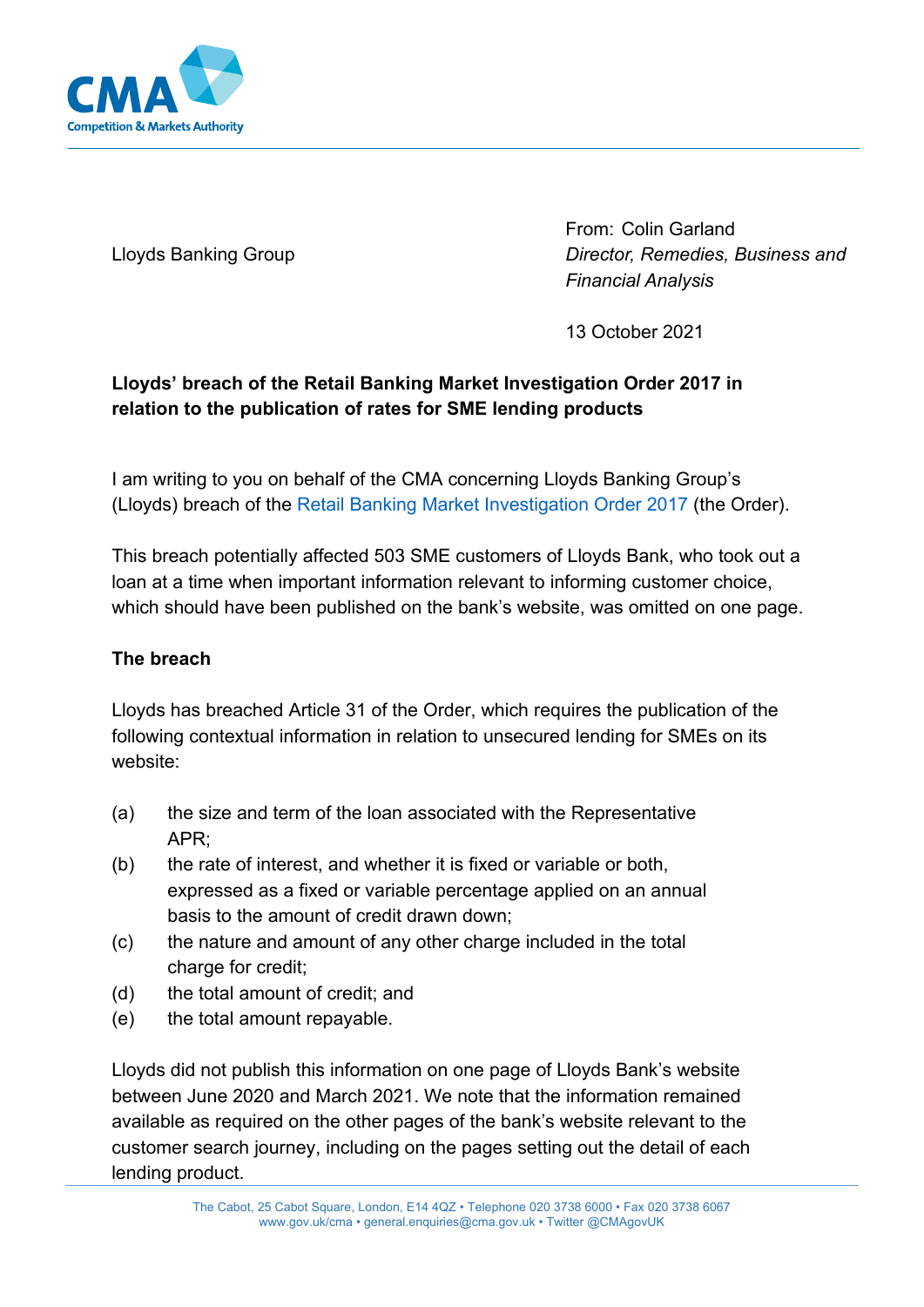The CMA notes that customers would have been provided with the information at the loan search stage, the pre-application stage and the application stage. However, it is a specific requirement of the Order that the contextual information is published on the bank's website where a representative APR is published. This is to facilitate SME customers choosing the best loan and customers may have made different decisions had they been able to access this information, which they were entitled to receive, in this location at the correct time.

Lloyds notified the CMA of this breach on 1 February 2021 as part of its annual compliance report.

I also note that between June 2020 and 9 April 2021 one Bank of Scotland Overdraft page did not include one element of the contextual wording, namely the information relating to the method of calculating the interest.

### **The CMA's concerns**

The publication of this information was designed to ensure that SMEs applying for a loan could take account of the likely cost of a loan before starting an application. This would allow an SME to decide if the loan was right for them, and to see if a cheaper loan might be available elsewhere. Lloyds' failure to publish the contextual information in this particular location on its website made it more difficult for SMEs to understand and compare important features of Lloyds' loan with those of other banks at the decision-making stage of their consumer journey.

## **Lloyds has taken action to put things right**

I am pleased that Lloyds has taken steps to end the breach, to prevent a recurrence, and to put things right for affected former customers. Lloyds has:

- ended the breach by publishing the required information in the required location;
- carried out a full review of the existing controls in place against this part of the Order;
- reviewed the compliance framework for digital and marketing content; and
- carried out staff training on compliance.

### **CMA assessment and next steps**

Given the action already being taken by Lloyds, the CMA does not consider it appropriate to take further formal enforcement action in relation to this breach at